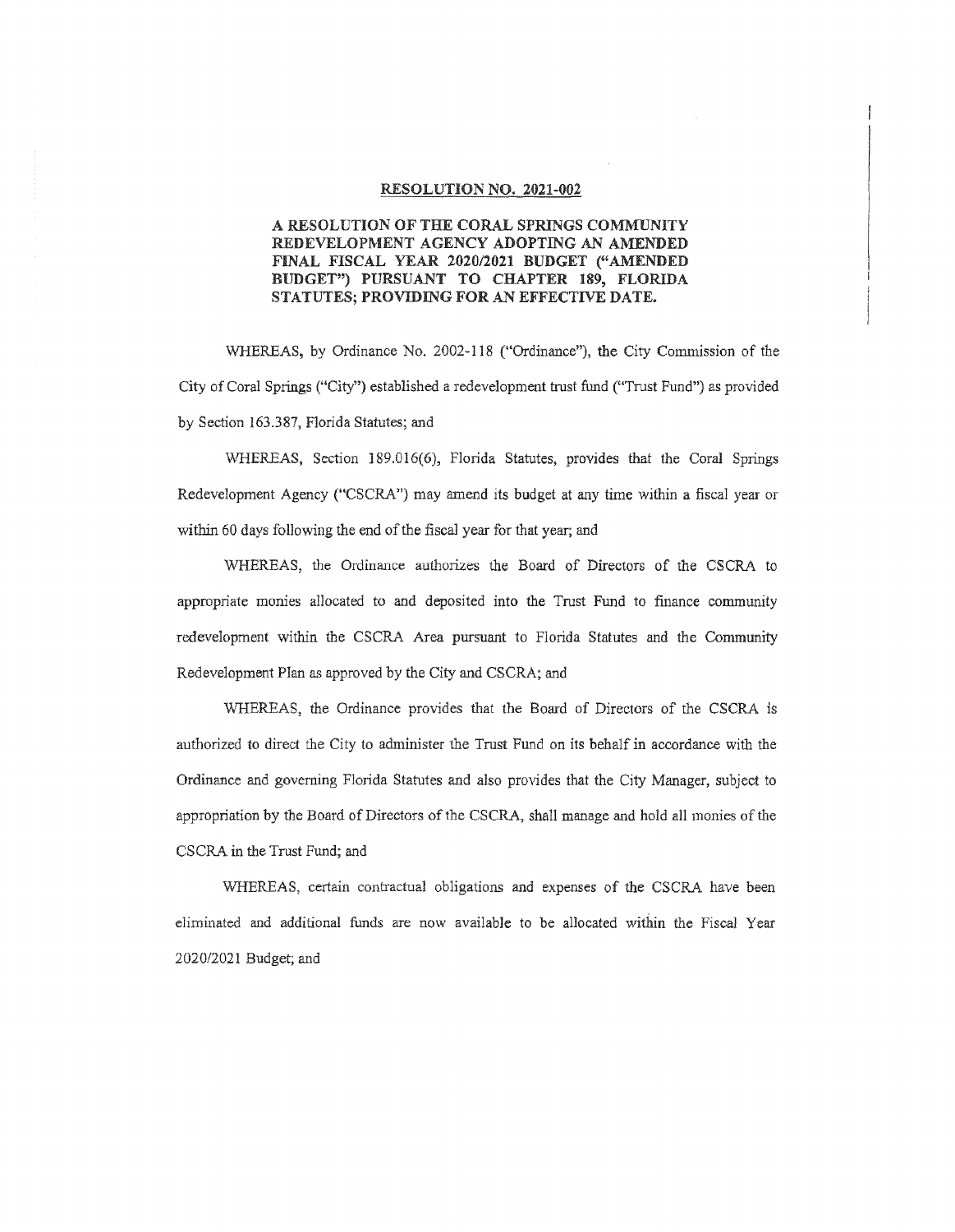# NOW, THEREFORE, BE IT RESOLVED BY THE BOARD OF DIRECTORS OF THE CORAL SPRINGS COMMUNITY REDEVELOPMENT AGENCY:

Section 1. The Board of Directors hereby approves and adopts the Amended Budget for Fiscal Year 2020/2021 (the "Amended Budget") attached hereto as Exhibit "A".

Section 2. The City Manager is hereby authorized and directed to take the necessary actions to reflect the appropriations identified in Section I hereof in the Trust Fund of the Coral Springs Community Redevelopment Agency for Fiscal year 2020/2021.

Section 3. The clerk of the CRA is hereby authorized to transmit the Amended Budget of the CRA to the City Commission of the City of Coral Springs and Broward County in compliance with the requirements of Florida Statutes.

Section 4. The Amended Budget shall be posted on the CRA's official website within 5 days after adoption and shall remain on the website for a at least 2 years thereafter.

Section 5. This Resolution shall take effect immediately upon its passage and adoption.

PASSED AND ADOPTED this 22<sup>nd</sup> day of February, 2021.

*left M., & bleft.* 

JOHN M. WALSH, Chair

ATTEST:

DEBRA THOMA CITY CLERK

APPROVED AS TO LEGAL FORM AND **SUFFICIENCY** 

 $7a^{-\alpha}$ 

VANESSA T. STEINERTS, CRA Attorney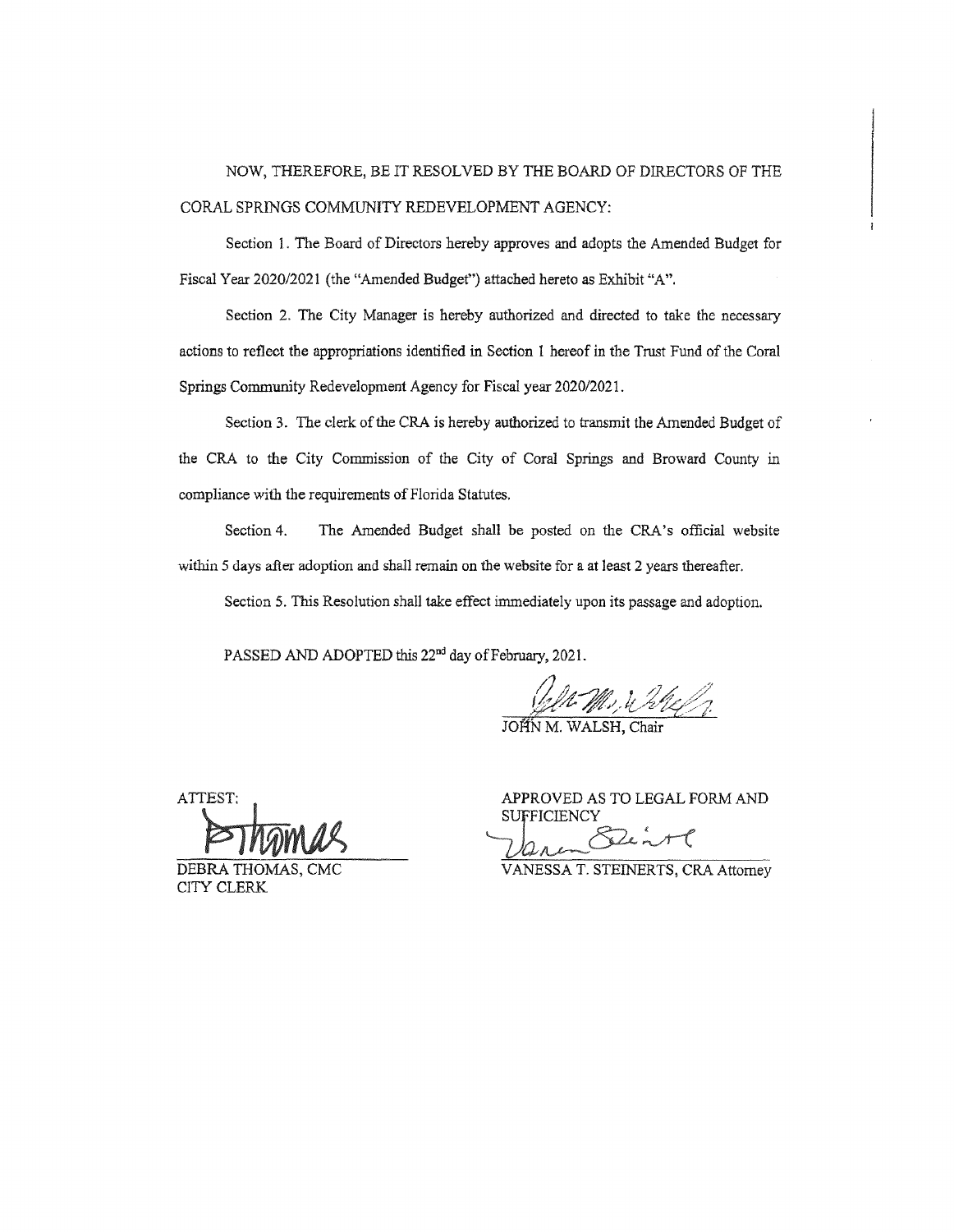Exhibit "A"

Fiscal Year 2020/2021 Amended Budget

 $\bar{\mathcal{A}}$